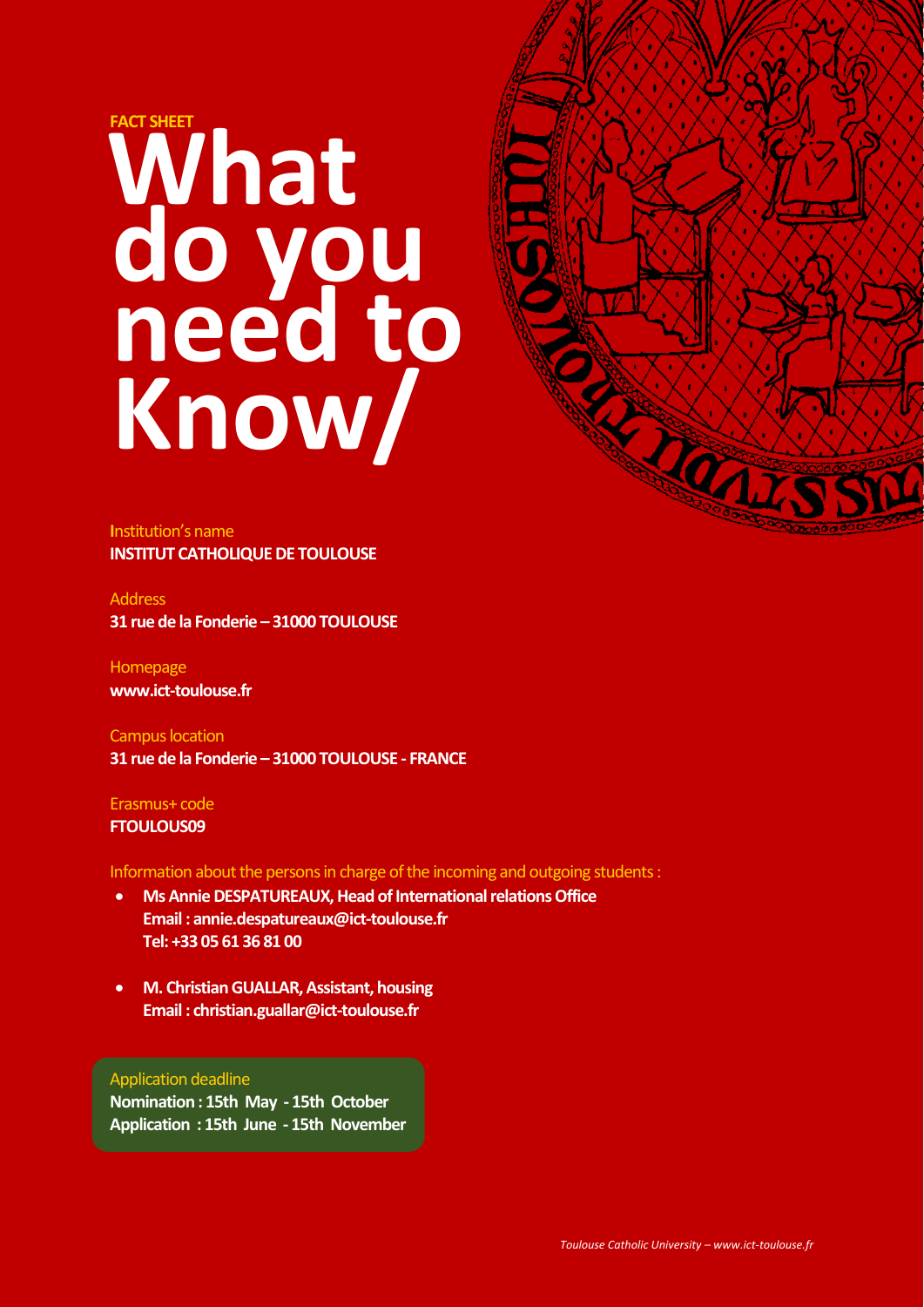#### Required documents **All documents are in our website** : **<http://www.ict-toulouse.fr/fr/international/etudier-a-l-ict.html>**

#### Application procedure

**All application forms are in our website -No application on line at the moment**: **[http://www.ict](http://www.ict-toulouse.fr/fr/international/etudier-a-l-ict.html)[toulouse.fr/fr/international/etudier-a-l-ict.html](http://www.ict-toulouse.fr/fr/international/etudier-a-l-ict.html)**

#### **Qualifications**

**Be careful to have a B1+ or B2 level in French, B2 to study at Bachelor A2 /B1 to study only French courses at IULCF**

#### Visa requirement for non-European students

**Ask for the Embassy of France**

#### Arrival day

**It' s better to arrive at the end of August (1st semester) or at the beginning of January (2nd semester) Ask for the academic calendar**

#### Airport pick-up

**No. There's public transports from the airport to the center (Buses, Tramway, or Airport Shuttle) <http://www.toulouse.aeroport.fr/passagers/acces-parking/transports/transports-en-commun>**

#### **Insurance**

**For full academic year, possibility to have insurance in France –We can help students**

#### The French social security registration process for foreign students

**[https://www.ameli.fr/assure/droits-demarches/etudes-emploi-retraite/etudiant/french-social](https://www.ameli.fr/assure/droits-demarches/etudes-emploi-retraite/etudiant/french-social-security-registration-process-foreign-students)[security-registration-process-foreign-students](https://www.ameli.fr/assure/droits-demarches/etudes-emploi-retraite/etudiant/french-social-security-registration-process-foreign-students)**

#### **Accommodation**

**We can help all students for accommodation inside and outside the campus -We book all rooms for students:**

**Rooms reservations inside the campus "ICT Rooms" :** 

- **Full academic year: ask before the end of June for September-Attributions in July.**
- **1 st and 2nd semester: no rooms available for the moment, ask us for more details.**

**Rooms from 15m<sup>2</sup>to 36m<sup>2</sup> for 316€ to 625€ /month Housing benefit can help you pay your rent** 

**Rooms reservations outside the campus " Partnership with CROUS" :** 

- **Full academic year/Autumn (1st) semester : ask before the 1st of July for September-Attributions in July**
- **Spring (2nd) semester: ask before the 30th November-Attributions in December**

#### **Rooms 10m<sup>2</sup> for 264€ to 270€/month**

**Housing benefit can help you pay your rent**

**More information about this rooms [: http://www.crous-toulouse.fr/logement/chapou/](http://www.crous-toulouse.fr/logement/chapou/)**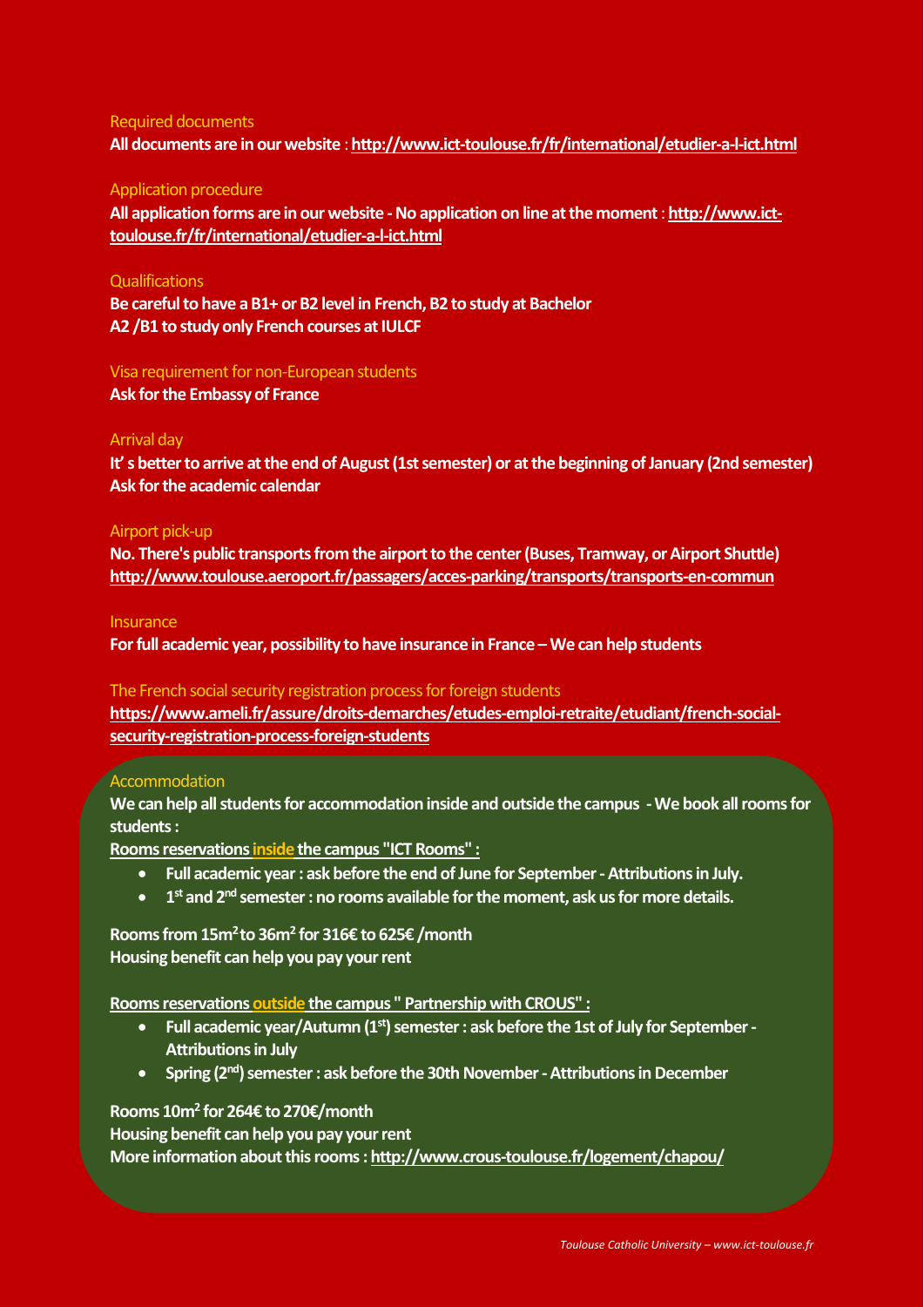#### housing benefit

**After booked your room, you need to register on the dedicated website : CAF (Caisse d'Allocations Familiales) [: http://www.caf.fr/allocataires/actualites/2018/aide-au-logement-etudiant#anglais](http://www.caf.fr/allocataires/actualites/2018/aide-au-logement-etudiant#anglais) If you have some questions about CAF, you can go to the Welcome Desk, 41 Allées Jules Guesde, 31000 Toulouse**

**<https://welcomedesk.univ-toulouse.fr/studying-france>**

#### Academic schedule

**At each faculty – see on our website -we will send all information directly to the students before the arrival**

#### French courses for exchange students

**Free French courses only before the start of each semester and before the beginning of your courses at the Faculties, or free extensive French courses 2h/week during the 1stsemester 2019/20, for Erasmus+ student only. See other courses in our Faculties: www.ict-toulouse.fr**

#### Grading System

**<http://www.ict-toulouse.fr/fr/international/etudier-a-l-ict.html>**

#### Tuition fees

No, if you are Student within a exchange program only (Program Erasmus+ or other agreement with **your university)**

#### Estimated living expenses per month

**600 euros/month (meal,transports, accommodation) -We have a catering in ICT (4 euros/meal)**

#### Campus life

**Student associations (Newspapers, sports, theater, cinema) Annual sport day (april) Traineeships Office Museum Church, and mass every day**

#### Tourism

**[www.toulouse-visit.com](http://www.toulouse-visit.com/) [www.tourism-occitanie.co.uk](http://www.tourism-occitanie.co.uk/)**

## **www.ict-toulouse.fr**



*Toulouse Catholic University – www.ict-toulouse.fr*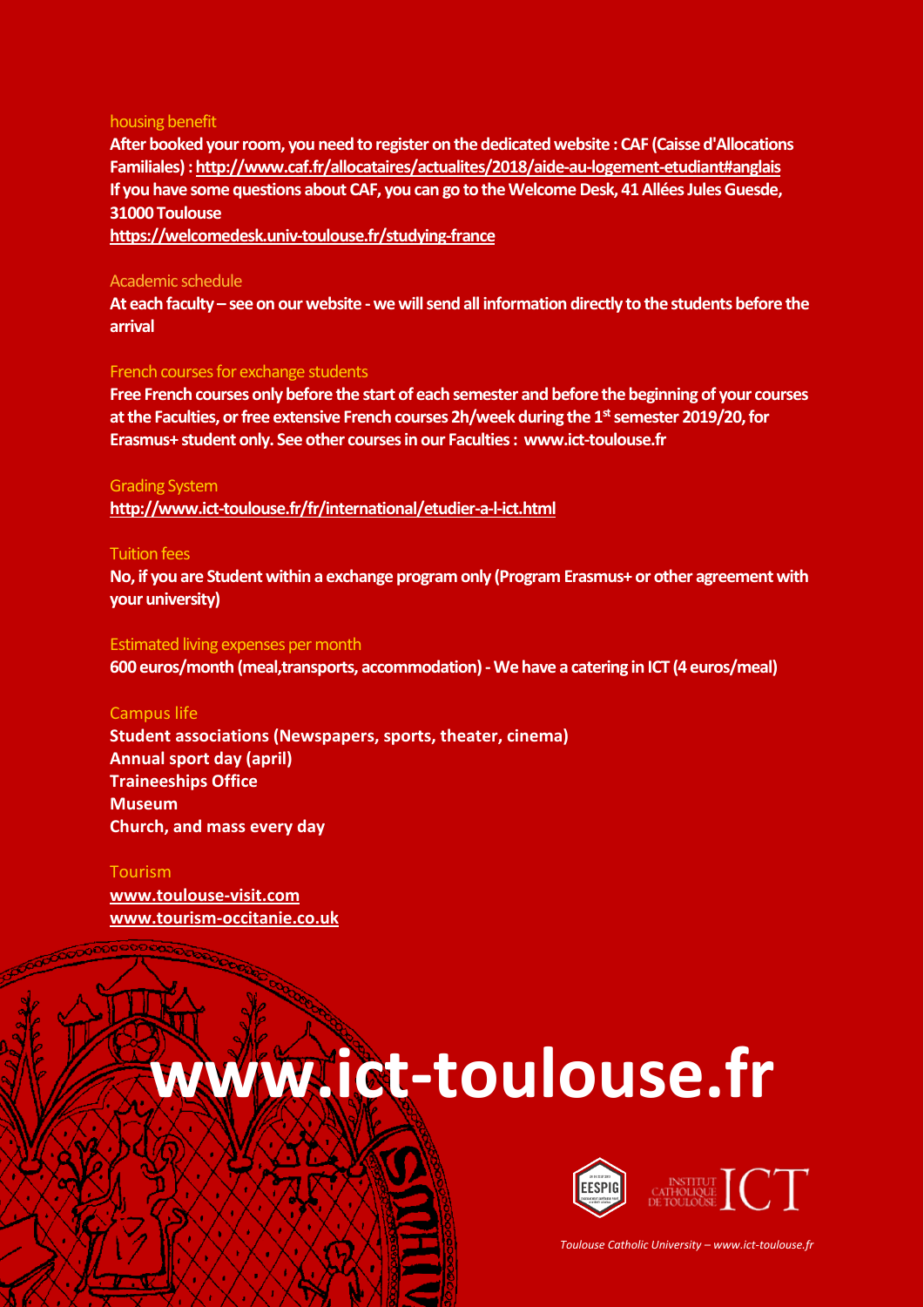



Name :

## **checklist must arrive by : June 15, 2019**

☐ **Application form/Fiche d'inscription Erasmus+ et cooperation (from provided)**

☐ **Transcript of records**

☐ **Certificate of Health**

☐ **Photocopy if your European Health Insurance Card (for European citizens)**

☐ **Photocopy of your passport (and visa if necessary)**

- ☐ **1 photo**
- ☐ **Housing application Form**

☐ **Learning agreement for exchange student (list of courses with codes and ECTS)**

☐ **Level of French language certificate/attestation or DELF test (if necessary)**



*Toulouse Catholic University – www.ict-toulouse.fr*